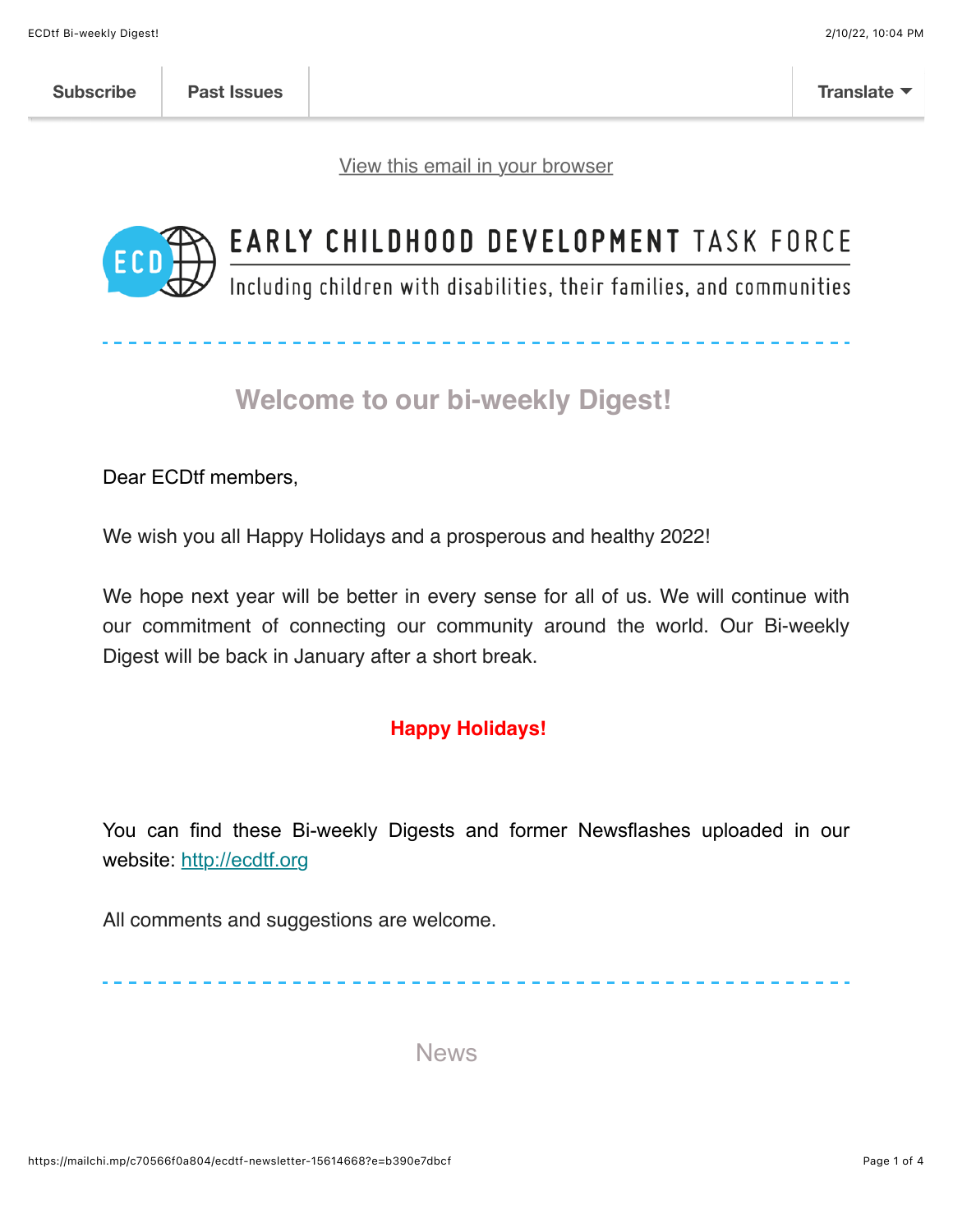The *Lancet* [Commission on the future of care and clinical research in autism](https://www.sciencedirect.com/science/article/pii/S0140673621015415?dgcid=coauthor)

[After last year's learning loss, we need a plan for students with disabilities](https://thehill.com/opinion/education/583778-after-last-years-learning-loss-we-need-a-plan-for-students-with?rl=1)

[Omicron or No, Schools Should Prepare for a Pandemic Winter](https://www.edweek.org/leadership/omicron-or-no-schools-should-prepare-for-a-pandemic-winter/2021/12)

#### Events

**Event:** [Conference on Quality of Life for People with Severe and Multiple](https://www.perkinsglobalcommunity.org/event/conference-on-quality-of-life-for-people-with-severe-and-multiple-disabilities/) **Disabilities** March 8, 2022 - March 9, 2022

## **Some interesting articles and report**

**Report:** [El impacto de la pandemia de Covid-19 en la inversión en primera infancia](https://www.thedialogue.org/wp-content/uploads/2021/12/El-impacto-de-la-pandemia-de-Covid-19-en-la-inversion-en-primera-infancia-Los-casos-de-Chile-Colombia-y-Republica-Dominicana.pdf)  Los casos de Chile, Colombia y República Dominicana

**Report:** [Preventing a lost decadeUrgent action to reverse the devastating impact of](https://www.unicef.org/reports/unicef-75-preventing-a-lost-decade) COVID-19 on children and young people

Article: [Validation of the Communication Profile-Adapted in Ethiopian children with](https://www.cambridge.org/core/services/aop-cambridge-core/content/view/3EA63BF68D2D9591C8017D8A0432D0D3/S2054425121000443a.pdf/validation_of_the_communication_profileadapted_in_ethiopian_children_with_neurodevelopmental_disorders.pdf) neurodevelopmental disorders

**Report:** [Global education monitoring report, 2021/2: non-state actors in education:](https://unesdoc.unesco.org/ark:/48223/pf0000379875) who chooses? who loses?

**Report:** [COVID-19 and Early Childhood Development in Low- and Middle-income](https://ecdan.org/assets/ecdan_covid-19-ecd-research-roundup_dec2021.pdf) **Countries**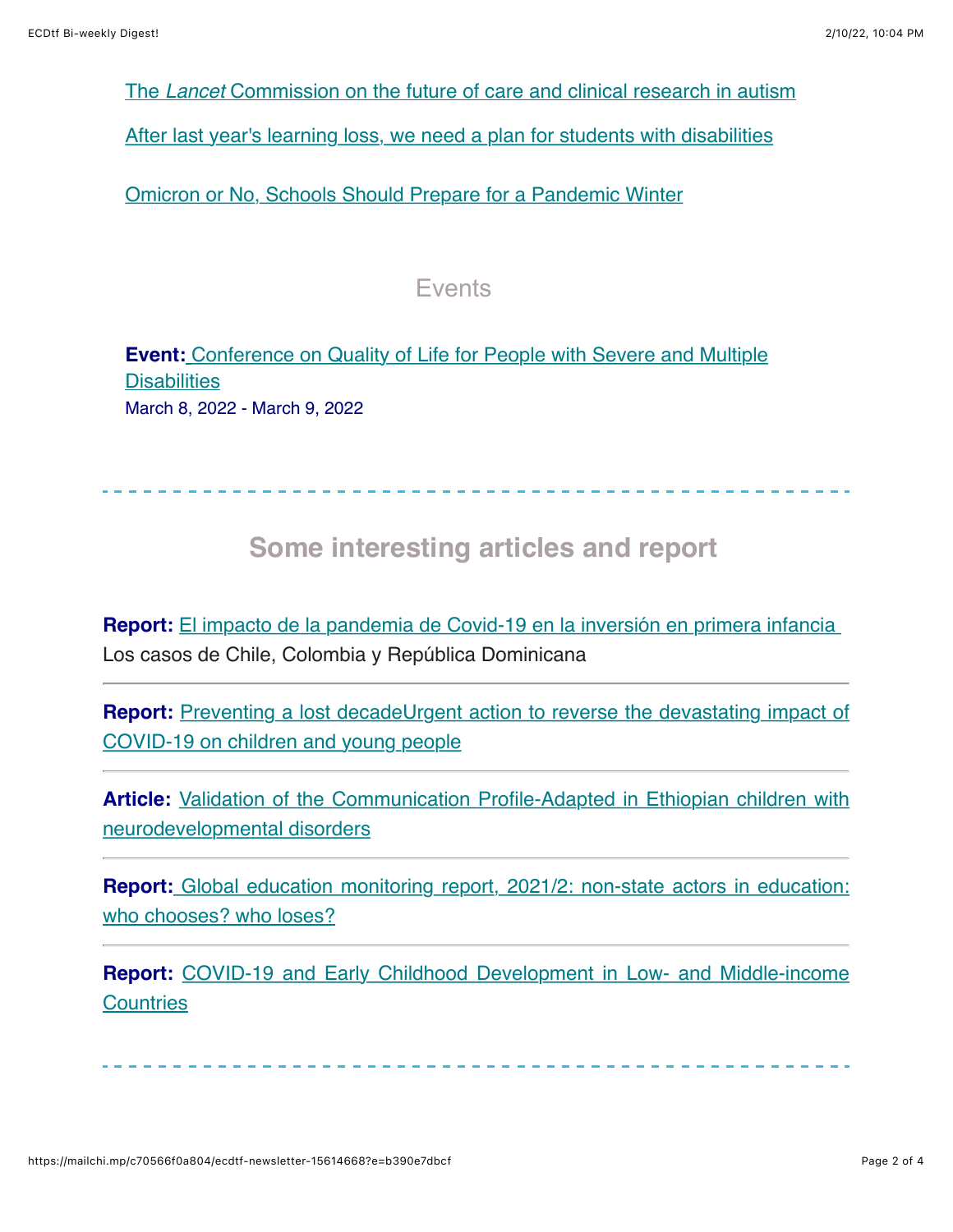### **RESOURCES**

**Article**: [Is Europe still committed to children's rights?](https://www.euractiv.com/section/global-europe/opinion/is-europe-still-committed-to-childrens-rights/?fbclid=IwAR3zIhD5KYq3QzCvoJxSDqqDXoiBWJKg2sVjq23cBN3cXNwl0wwp80rCHNw)

**Article**: [Understanding and Supporting Your Student With ADHD](https://www.edutopia.org/video/understanding-and-supporting-your-student-adhd)

**Article:** [Dealing Directly With Race in Special Education Is Bringing Some Success](https://goodmenproject.com/featured-content/dealing-directly-with-race-in-special-education-is-bringing-some-success/)

**Recording:** [Supporting Social-Emotional and Mental Health Needs of Young](https://hml.fpg.unc.edu/Play/16903?utm_content=&utm_medium=email&utm_name=&utm_source=govdelivery&utm_term=) Children Through Part C Early Intervention

**Resource:** Who are the parents and organizations with experience in the children's rights system, ready to get involved in parental activism?

**Resource:** Triple P Positive Parenting Program Shows Emotional resilience is Key for Children experiencing stress

Article: **Involved, vigilant parenting in African American families protects children** from the negative effects of racial discrimination

*Copyright © \*2019\* \*ECDtf\*, All rights reserved.*

**Our mailing address is:** ecdtf@googlegroups.com

Want to change how you receive these emails? You can [update your preferences](https://hotmail.us20.list-manage.com/profile?u=fdbb07179dc5a2d4ccfab37d9&id=3def6e1601&e=b390e7dbcf) or [unsubscribe from this list.](https://hotmail.us20.list-manage.com/unsubscribe?u=fdbb07179dc5a2d4ccfab37d9&id=3def6e1601&e=b390e7dbcf&c=cfc11e8306)